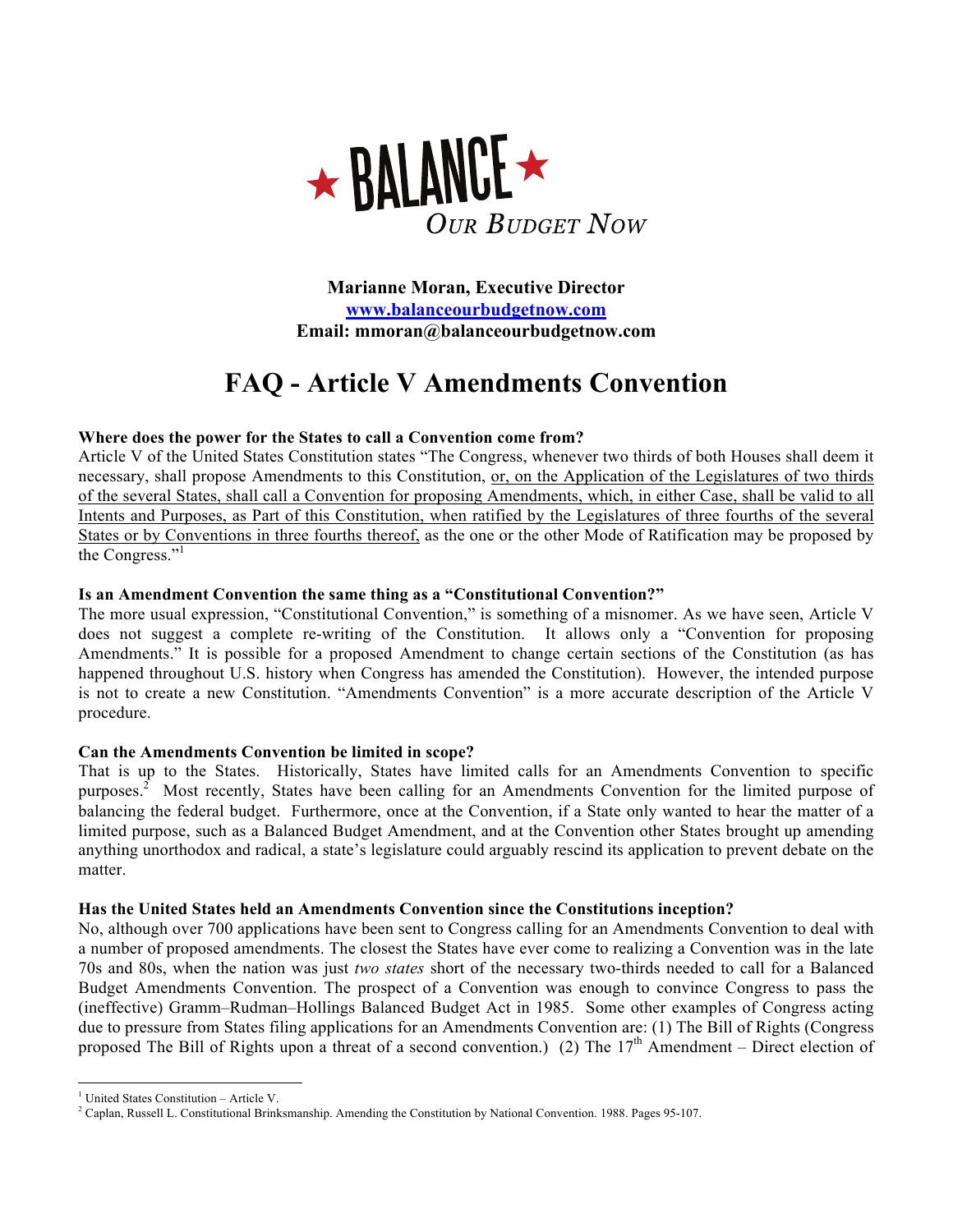Senators. (3) The  $22^{nd}$  Amendment – Presidential Term Limits. (4) The  $21^{st}$  Amendment – Ending Prohibition (Note: just a handful of applications facilitated this.) (5) The  $25<sup>th</sup>$  Amendment – Presidential Succession (Note: only three applications facilitated this). 3

#### **What are the steps in the process of calling and conducting an Amendments Convention?**

Applications would need to be received by Congress from two-thirds of the States (34 States). Note: Since 1789 no convention call has overcome this hurdle. Congress would then need to call the Convention. The safeguards in this process are (1) the State Legislatures will establish convention procedures that could ensure a Convention would not go beyond its mandate and (2) the Supreme Court can rule on the inevitable legal challenges.<sup>4</sup> Then, States would select delegates to attend the Convention on their behalf. Delegates would almost certainly mirror the current political make-up of the States, thus minimizing the risks posed by radical elements.<sup>5</sup> Then, the Convention itself would take place. The intense focus of the media, coupled with the checks and balances provided by the State Legislatures, the Supreme Court, the delegates, and the ratification requirement, would eliminate any realistic prospect of factionalism or radicalism.<sup>6</sup> Finally, the Amendment must be ratified by three-fourths of the States (38).

# **What is a "runaway" Convention? Did the first Convention "run away?"**

A "runaway" Convention is one at which delegates exceed the mandate of their state governments, and propose amendments beyond the original scope of their stated purpose. The Philadelphia Convention did *not* "run away." Following the War of Independence, the United States was governed by the Articles of Confederation which proved to be ineffective in resolving conflicts between the states due to the lack of a central government. The Founding Fathers called a Convention specifying that the Convention would have "the sole and express purpose of revising the Articles of the Confederation and reporting to Congress and the several legislatures such alterations and provisions therein as shall, when agreed to in Congress and confirmed by the States, *render the federal constitution adequate to the exigencies of government and the preservation of the union*."<sup>7</sup> The Founders may not have originally envisioned the creation of a new Constitution, but the Constitution that ended up being proposed by the Philadelphia Convention was faithful to the letter and spirit of the original mandate, and has served our nation well for over 220 years.

## **Didn't James Madison argue against** *ever* **having another Convention?**

No. James Madison, commonly called the "Father of the Constitution," helped *write* Article V, which *expressly* makes provision for Amendment Conventions. Critics of Conventions often quote Madison's words, "Having witnessed the difficulties and dangers experienced by the first Convention . . . I should tremble for the result of a second," taken from the founder's personal correspondence in 1788 with one G.L. Turberville. <sup>8</sup> To interpret this private hyperbole as a *carte blanche* condemnation of Amendment Conventions is to ignore important historical and psychological context. Madison naturally was weary at the prospect of a second Convention, so soon after the first one had concluded, and before the States had themselves even ratified the Constitution. Furthermore, Antifederalists were pressing for a second Convention as the means to defeat the Constitution, so any federalist would oppose a second convention then. The threat of a new convention was averted by the federalist promise of amendment to the Constitution after ratification--the amendments that became the Bill of Rights. Madison was adamant that our union be maintained by the States ratifying the Constitution that was formed at the first Convention. However, the fact remains that Madison, as one of the writers of the Constitution, included Article V in the Constitution which allows for States to call for an Amendments Convention when in the course of human events it becomes necessary.

 $\frac{1}{3}$ <sup>3</sup> Weber, Paul J and Perry, Barbara A. Unfounded Fears. Myths and Realities of a Constitutional Convention. 1989. Page 68 & 75.

<sup>4</sup> Ibid. Page 8.

<sup>5</sup> Ibid. Pages 112-115.

 $6$  Ibid. Page viii and Page 8.

<sup>7</sup> cf. James Madison, *The Federalist* No. 40

<sup>&</sup>lt;sup>8</sup> Weber, Paul J and Perry, Barbara A. Unfounded Fears. Myths and Realities of a Constitutional Convention. 1989. Page 5.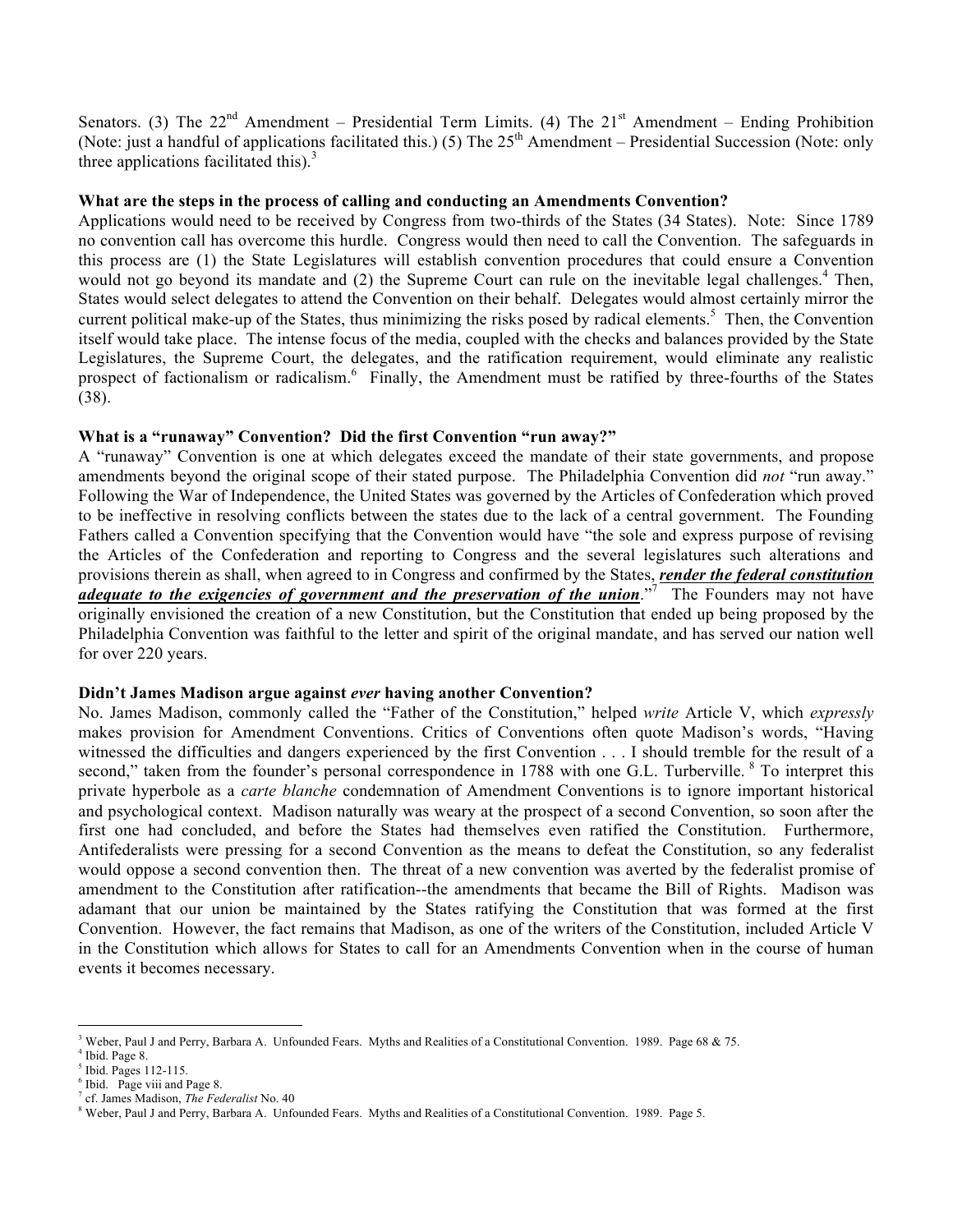#### **Should we fear a "runaway Convention?"**

No. We have a runaway Congress already! Over the past several years, our elected representatives (of *both* political parties) have proven themselves politically incompetent and fiscally irresponsible. Some have said that the fears of a runaway convention are akin to refusing to extinguish a fire for fear of what harm the chemicals in the extinguisher might cause. Delegates to an Amendments Convention would be selected by the people of their state, and so will almost certainly, in the aggregate, represent the political mainstream. The State Legislatures and the Supreme Court would also provide the necessary checks and balances against a Convention that exceeded its mandated scope. Finally, in the event some aberrant proposal does pass congressional and/or judicial scrutiny, it would have to be approved by the people of at least 38 states. As we can see, Article V provides the necessary checks and balances, in order to weed out any truly radical proposals.

## **The powers of a Convention are the same powers Congress has** *right now* **and** *always has* **had.**

Powers at a convention are *nothing more* than the power that Congress has *every day*. Right now Congress *could* propose an Amendment to the Constitution which would alter or eliminate the Bill of Rights. It could pass an Amendment saying we no longer have a right to free speech or to own a gun. *If* Congress or a Convention ever *did* pass something so radical, it would *still* need to be ratified by three-fourths of the states (38 states), which is why nothing radical has or ever will be part of the United States Constitution.

# **Built in Safeguards to Avoid a "Runaway Convention,"**9

## **What is the likelihood of a Convention ever being called?**

History teaches us that the likelihood of a Convention is low, but the likelihood of action by Congress in response to the imminent prospects of a Convention is high. Congress will more than likely avert a Convention by proposing the amendment *themselves*, before the number of state-petitions reaches two-thirds.

## **The Convention process is a slow one.**

The many steps and many people needed to actually trigger a Convention would, at several critical junctures, arouse scrutiny by the media, the public, think tanks, politicians, and academics. The proposals would be debated vigorously. Politics would take over – and slow the process down.

## **The State Legislatures and the Supreme Court will check and balance any radical excess.**

The State Legislatures could check any radical excess by creating procedural safeguards prior to the start of the Amendments Convention to ensure a Convention did not go beyond its mandate. Furthermore, the Supreme Court would almost certainly overturn the proposal of any Convention which exceeded its delegated mandate.

## **The States would have to ratify any proposed amendment.**

Thirty-eight states would have to ratify any amendment which was proposed by an Amendments Convention. This is a monumental hurdle ensuring no radical legislation would be approved by such a broad consensus.

# **The limited purpose proposal.**

State Legislatures have the right to restrict their application to a limited purpose. Furthermore, States have the right to rescind their application for any reason and at any time, including if it is used to go beyond the scope of its original limited purpose, such as a balanced budget amendment. States can also protect their original intentions by placing a rescission clause in the application itself that automatically rescinds if it is ever used to go beyond the means of the original mandate.

 $9$  Ibid. Pages 8, and 115-118.